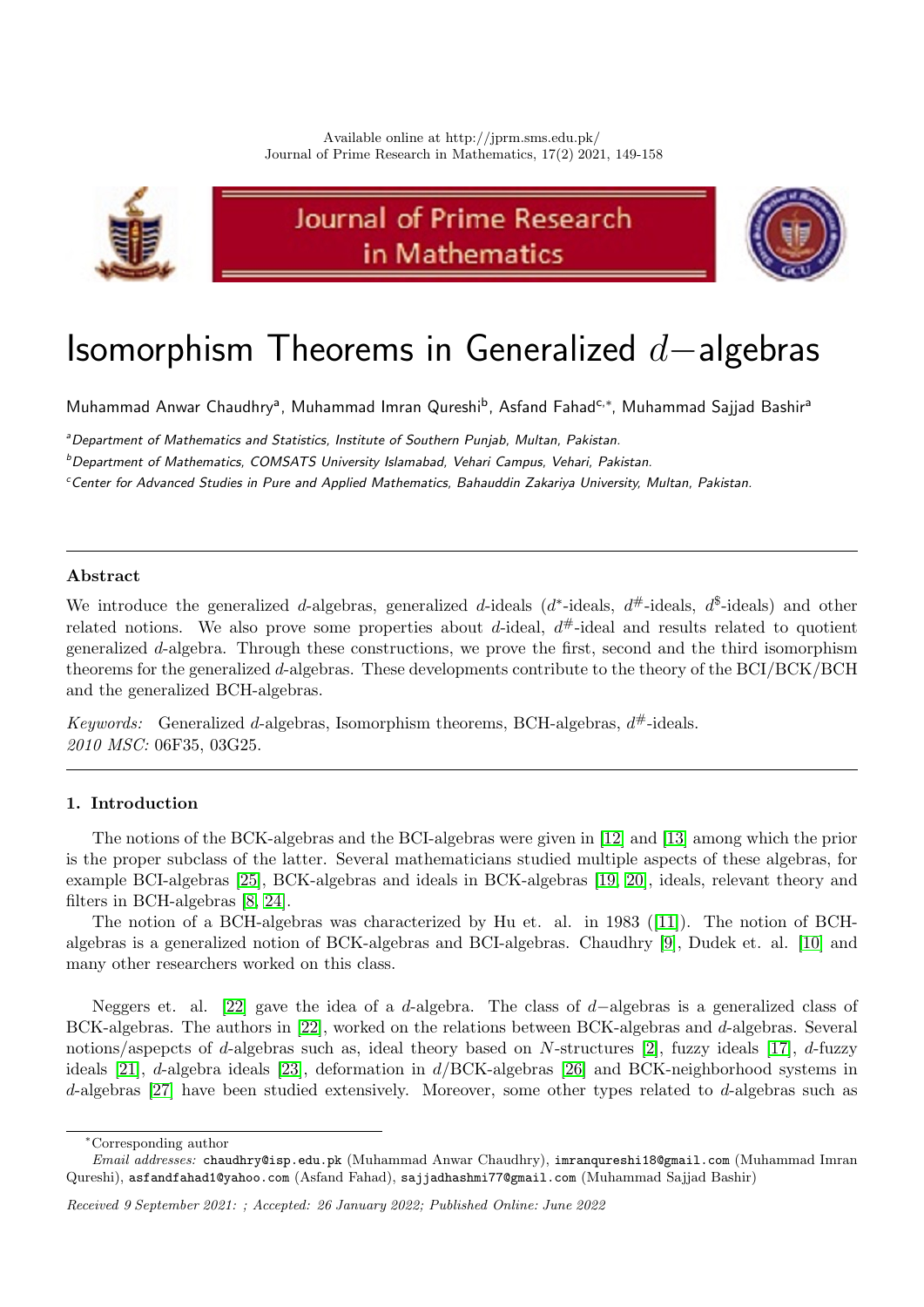companion d-algebras [\[4\]](#page-8-9), L-up and mirror d-algebras [\[5\]](#page-8-10) and d-algebras of d-transitive  $d^*$ -algebra [\[18\]](#page-8-11) have also been introduced and investigated. The theory of ideal of d-algebras was given by Neggers, et. al. ([\[23\]](#page-9-5)). They gave the notions of a d-subalgebra, a d<sup>\*</sup>-ideal, a d-ideal and a d<sup>#</sup>-ideal and studied their connection.

In 2013, Abdullah et. al. [\[1\]](#page-8-12) gave the idea of a semi d−ideal of a d−algebra, and also many relations between semi d–ideals and d–ideals in d-algebras are examined in [\[3\]](#page-8-13).

The notion of a generalized d–algebra was firstly introduced by Chaudhry et. al. [\[7\]](#page-8-14) and some elementary aspects of generalized d−algebras were discussed. The properties of these algebras have been not discovered extensively, yet.

The main objective of this paper is to inspect some ideals in generalized d–algebras and  $d^{\#}$ –ideals and prove some isomorphism theorems in these algebras.

## 2. Preliminaries

Throughout this article  $X = (X, *, 0)$  will be a non-empty set with a binary operation "\*" and a distinguished element  $0 \in X$ . K. Iseki and Y.Imai gave the notion of a BCK-algebras in 1966.

<span id="page-1-0"></span>**Definition 2.1.** [\[13,](#page-8-1) [15\]](#page-8-15)  $X$  is called a BCK-algebra if

1.  $((\rho * v) * (\rho * n)) * (n * v) = 0,$ 2.  $(\varrho * (\varrho * v)) * v = 0,$ 3.  $\rho * \rho = 0$ , 4.  $0 * \rho = 0$ , 5.  $\rho * v = 0$  and  $v * \rho = 0$  imply  $\rho = v$ , for all  $\rho, v, n \in X$ .

In a BCK-algebra  $X$ , the following hold [\[23\]](#page-9-5):

I 
$$
(\rho * v) * \rho = 0
$$
,  
II  $((\rho * n) * (v * n)) * (\rho * v) = 0$ , for all  $\rho, v, n \in X$ 

BCI-algebra was proposed in 1966, by K. Iseki, a generalization of a BCK-algebra [\[12\]](#page-8-0).

**Definition 2.2.** [\[16\]](#page-8-16) X is called a BCI-algebra if it satisfies  $1, 2, 3, 5$  in definition [2.1](#page-1-0) and

(6)  $\rho * 0 = 0$  implies  $\rho = 0$ .

Every BCK-algebra is a BCI-algebra but the converse is not true [\[16\]](#page-8-16). In 1983, the concept of a BCHalgebra was presented by Q. P. Hu and X. Li [\[11\]](#page-8-4). They proved that BCI-algebras's class is a proper subclass of the BCH-algebras's class. Some basic properties of the BCH-algebras can be seen in [\[9\]](#page-8-5) and their decomposition has been presented in [\[10\]](#page-8-6).

**Definition 2.3.** [\[9\]](#page-8-5) X is called a BCH-algebra if  $\forall \varrho, v, n \in X$ , it satisfies

- (3)  $\rho * \rho = 0$ ,
- (5)  $\rho * v = 0$  and  $v * \rho = 0$  imply  $\rho = v$ ,
- (7)  $(\rho * v) * n = (\rho * n) * v$ .

**Definition 2.4.** [\[11\]](#page-8-4) Let X be a BCK/BCI/BCH-algebra. A relation  $\leq$  is defined on X by:  $\rho \leq v$  if and only if  $\rho * v = 0$ .

Every BCI/BCK-algebra, with respect to this relation  $\leq$  is partially ordered (see [\[15\]](#page-8-15)).

**Definition 2.5.** [\[14\]](#page-8-17) Let X be a BCK/BCI/BCH-algebra.  $\phi \neq I \subseteq X$  is a BCK/BCI/BCH-ideal of X if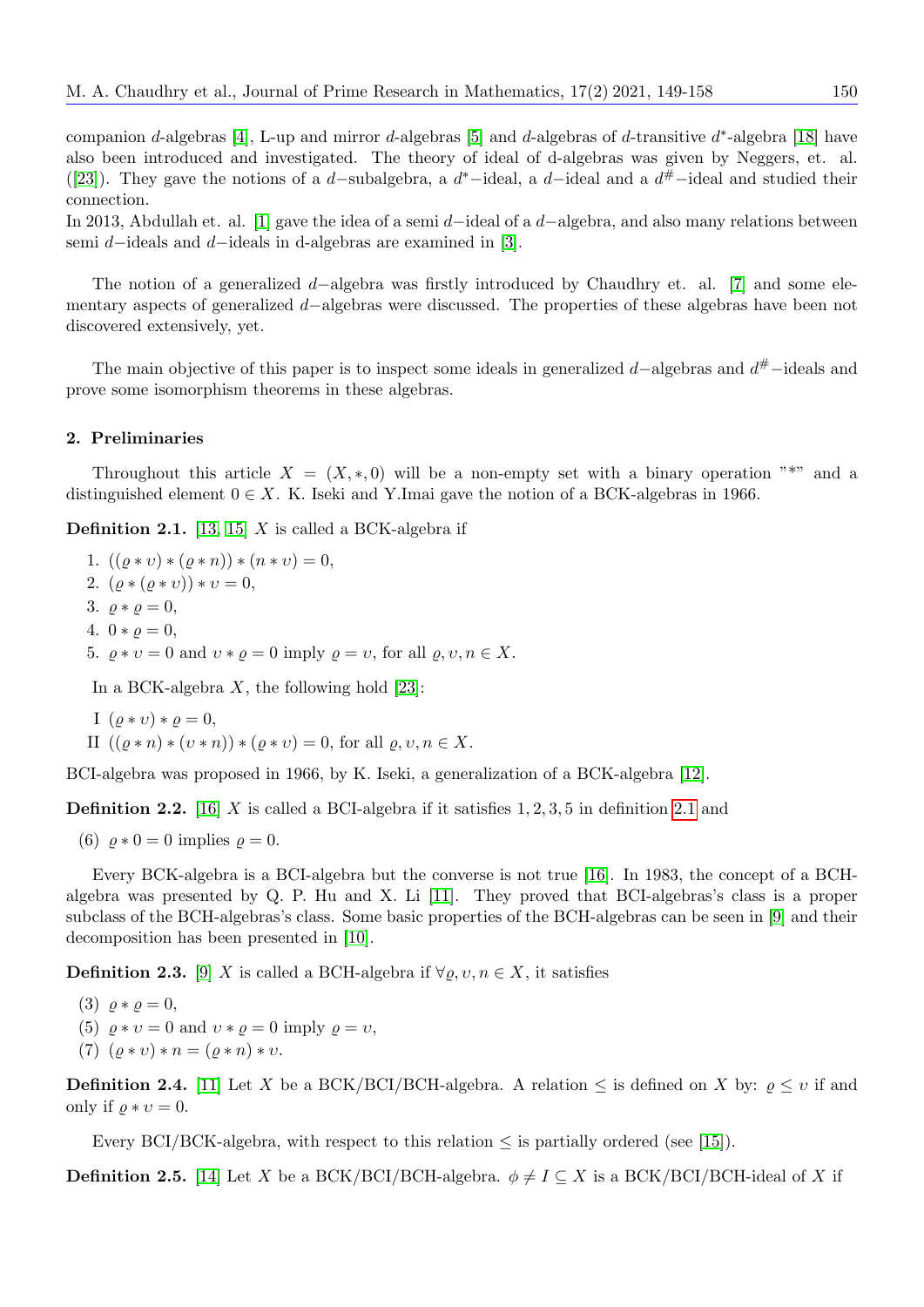$\Box$ 

 $(I)$   $0 \in I$ 

(II)  $\varrho \in I$  and  $v * \varrho \in I$ , implies  $v \in X$ .

**Definition 2.6.** [\[14\]](#page-8-17) Let X be a BCK/BCI/BCH-algebra and  $\phi \neq I \subseteq X$ . I is a closed ideal of X if

- (I)  $0 * \rho \in I$ , for all  $\rho \in I$ ,
- (II)  $\rho \in I$  and  $v * \rho \in I$  imply  $v \in I$ ,  $v, \rho \in X$ .

**Lemma 2.7.** [\[14\]](#page-8-17) Let I be a BCK/BCI/BCH-ideal of a BCK-algebra X. If  $\rho \in I$  and  $v * \rho = 0$  then  $v \in I$ .

2.1. d−algebra Notions

In 1999, Neggers et al. gave the notion of a d−algebra [\[22\]](#page-9-3).

**Definition 2.8.** [\[22\]](#page-9-3) X is called a d–algebra if  $\forall v, \rho \in X$ , it satisfies

(I)  $\rho * \rho = 0$ ,

(II)  $0 * \rho = 0$ ,

(III)  $\rho * v = 0$  and  $v * \rho = 0$  imply  $\rho = v$ .

Every BCK-algebra is a d−algebra. But converse is not true. (see [\[22\]](#page-9-3)).

Let X be a d–algebra. We specify the relation  $\leq$  on X by:  $\rho \leq v$  if and only if  $\rho * v = 0$ .

**Definition 2.9.** [\[22\]](#page-9-3) A d-algebra X is d-transitive if  $\rho * n = 0$  &  $n * v = 0$  imply  $\rho * v = 0$ , for all  $\rho, v, n \in X$ .

2.2. Some special Subsets and Ideals in d−algebra

**Definition 2.10.** [\[6\]](#page-8-18) Let X be a d-algebra.  $\phi \neq S \subseteq X$  is called a sub algebra of X if  $\forall \varrho, \upsilon \in S$ ,  $\varrho * \upsilon \in S$ . **Definition 2.11.** [\[23\]](#page-9-5) Let X be a d-algebra and  $\phi \neq I \subseteq X$  is a d-ideal of X if

 $(D_1)$   $\rho * v \in I$  and  $v \in I$  imply  $\rho \in I$ .

 $(D_2) \varrho \in I$  and  $v \in X \Rightarrow \varrho * v \in I$ , i.e.,  $I * X \subseteq I$ .

It is not necessary that d–subalgebra is also d–ideal, see [\[23\]](#page-9-5).

<span id="page-2-0"></span>**Lemma 2.12.** Suppose I is a d–ideal in a d–algebra X, then  $0 \in I$ .

*Proof.* Since I is a non-empty set, so  $\exists \varrho \in I$ . Also  $I \subseteq X$ , so  $\varrho \in X$ . Thus  $0 = \varrho * \varrho \in I$  by using  $(D_2)$ .  $\square$ 

It is known that every d−ideal of a d−algebra is a BCK-ideal, but converse is not true.

**Proposition 2.13.** Suppose I is a d-ideal of a d-algebra X. If  $\rho \in I$  and  $v * \rho = 0$ , then  $v \in I$ .

*Proof.* Assume that  $\varrho \in I$  and  $v * \varrho = 0$ . By Lemma [2.12](#page-2-0) and  $(D_1)$ , we have  $v \in I$ .

**Definition 2.14.** A d–ideal of a d–algebra X is called a  $d^*$ –ideal of X, if for arbitrary  $\varrho, v, n \in X$ ,  $(D_3)$   $\rho * n \in I$ , whenever  $\rho * v \in I$  and  $v * n \in I$ .

We note that every  $d^*$ −ideal is a  $d$ −ideal, but converse is not true. (see [\[23\]](#page-9-5)).

Definition 2.15. A d−algebra X is called a  $d^*$ −algebra if it satisfies  $(\rho * v) * \rho = 0 \; \forall \rho, v \in X.$ 

**Definition 2.16.** A subset  $I \neq \phi$  of a d-algebra X is called a  $d^{\#}$ -ideal of X if it is a  $d^*$ -ideal and it satisfies

 $(D_4)$   $\rho * v \in I$  and  $v * \rho \in I$  imply  $(\rho * n) * (v * n) \in I$  and  $(n * \rho) * (n * v) \in I \ \forall \rho, v, n \in X$ .

Every  $d^{\#}-$ ideal in a d−algebra is a  $d^*$ −ideal, but converse is not true, (see [\[23\]](#page-9-5)).

**Definition 2.17.** ([\[22\]](#page-9-3)) A mapping  $f : X \to Y$  is called a d–homomorphism if  $f(\varrho * \upsilon) = f(\varrho) * f(\upsilon), \forall \varrho, \upsilon \in X.$ 

Note that  $f(0) = f(0*0) = f(0)*f(0) = 0.$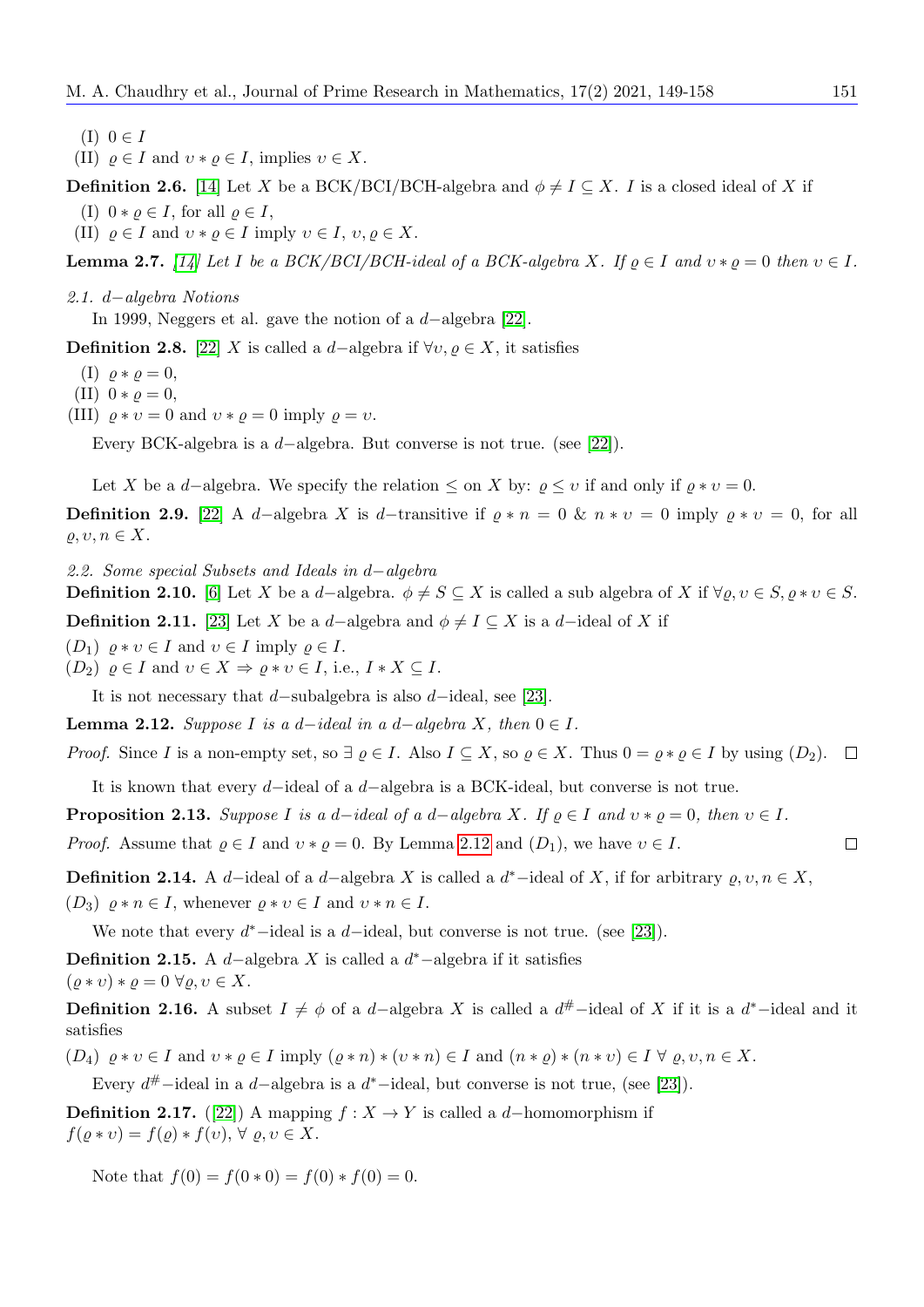#### 3. Generalized d−algebras Notions

In this section, few notions of generalized d−algebras are given. The concepts and some results about the generalized d−subalgebras and generalized d−ideal are proved to set the pathway towards the concept of quotient generalized d−algebras.

## Definition 3.1. (Generalized d−algebra)

X is called generalized  $d$ -algebra if it satisfying these axioms:

- (I)  $\rho * \rho = 0$
- (II)  $(0 * \rho) * \rho = 0$

(III)  $\rho * v = 0$  and  $v * \rho = 0$  implies  $\rho = v$  for all  $\rho, v \in X$ .

Remark 3.2. Every BCK/d–algebra is a generalized d–algebra because the condition  $0 * \varrho = 0$  implies  $(0 * \rho) * \rho = 0 * \rho = 0$ . Moreover. In general the converse is not true.

**Example 3.3.** Let  $X = \{0, \varrho, v\}$  with binary operation "\*" defined by:

| $\ast$               | 1         | $\varrho$ | $\upsilon$ |
|----------------------|-----------|-----------|------------|
| П                    | O)        |           | $\upsilon$ |
| $\overline{\varrho}$ | $\varrho$ |           | $\varrho$  |
| $\eta$               | $\eta$    | $\eta$    |            |

Then  $(X, *, 0)$  is a generalized d–algebra, but it is not a BCK-algebra, as

$$
(\varrho * (\varrho * v)) * v = (\varrho * \varrho) * v = 0 * v = v \neq 0.
$$

Further, this is not a d–algebra because  $0 * v = v \neq 0$ .

We note that the class of d−algebras and the class of BCK-algebras contained in the class of generalized d−algebras. Thus, our results of this paper are valid for d−algebras as well as for BCK-algebras.

We remark that the relation  $\leq$ , definitions of transitive generalized d–algebras and generalized d–subalgebra are the same as the definitions of corresponding notions in d−algebras.

Remark 3.4. If X is a generalized d–algebra, then we define a relation  $\leq$  on X as  $\rho \leq v$  if and only if  $\rho * v = 0, \forall \rho, v \in X.$ 

#### Definition 3.5. (Transitive generalized d−algebra)

A generalized d−algebra X is a transitive generalized d−algebra if  $\rho * n = 0$  and  $n * v = 0$  imply  $\rho * v = 0$ .

### Definition 3.6. (Generalized d−subalgebra)

Let X be a generalized d–algebra.  $\phi \neq S \subseteq X$  is called a generalized d–subalgebra of X if for all  $\varrho, v \in S$ , we have  $\rho * v \in S$ .

## Definition 3.7. (Generalized d−ideal)

Let X be a generalized d–algebra and  $\phi \neq I \subseteq X$ . I is said to be a generalized d–ideal of X if it satisfies:

 $(GD_1)$   $\varrho * v \in I$  and  $v \in I \Rightarrow \varrho \in I$ .  $(GD_2)$   $\varrho \in I$  and  $v \in X$  imply  $(\varrho * v) * v \in I$ .

Every generalized d–ideal is a generalized d–subalgebra. Suppose  $\rho, \nu \in I \subseteq X$ , then  $\nu \in X$ . Thus by  $(GD_2), (\rho * v) * v \in I$  and by  $(GD_1), \rho * v \in I$ .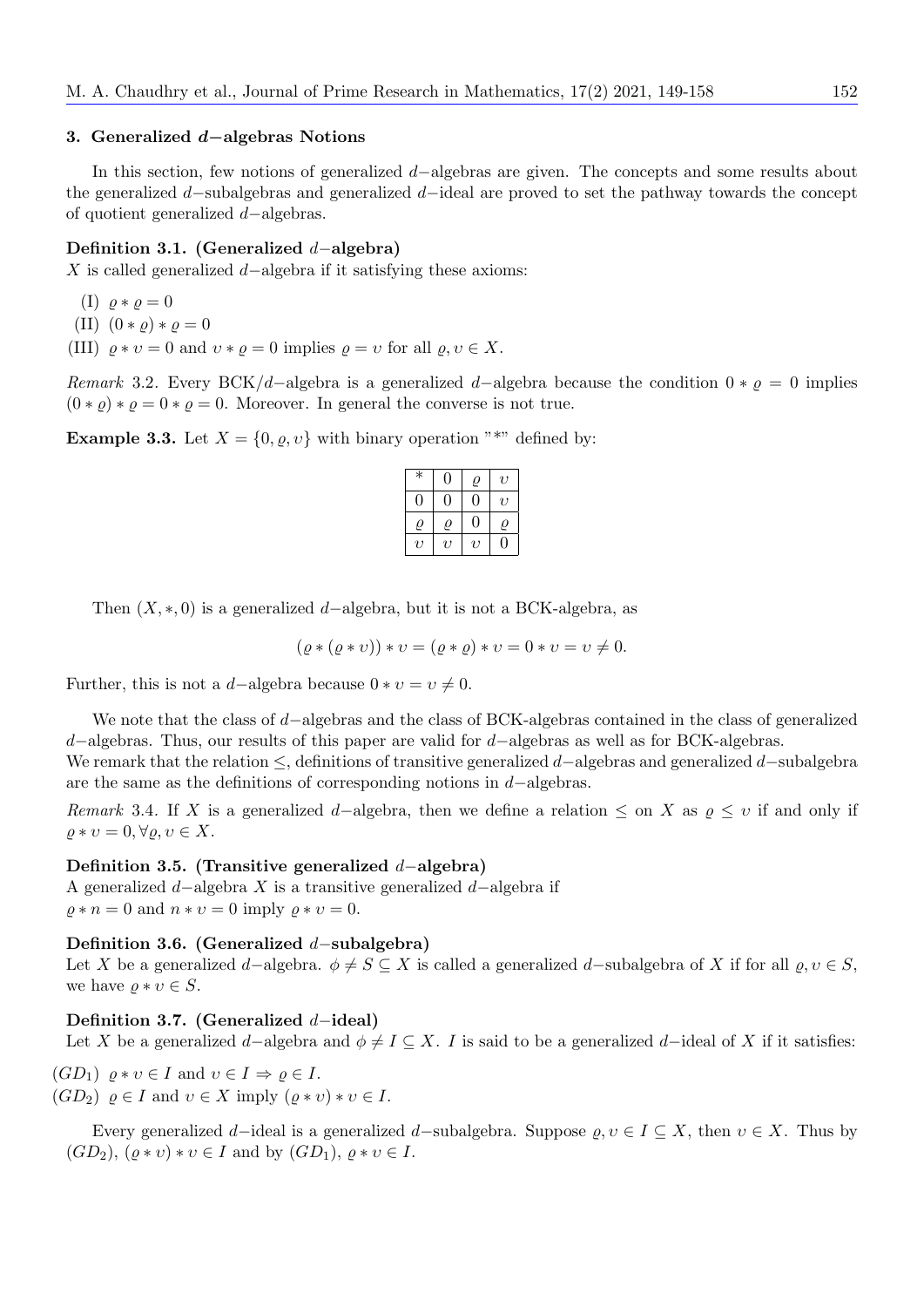**Example 3.8.** Let  $X = \{0, a, b, c\}$  be a generalized d–algebra and "\*" is a binary operation defined on X as:

| $\ast$             | 0              | a              | b              | C            |
|--------------------|----------------|----------------|----------------|--------------|
| $\overline{0}$     | $\overline{0}$ | $\overline{0}$ | $\overline{0}$ | C            |
| $\mathbf{a}$       | $\mathbf{a}$   | 0              | C              | $\mathbf{a}$ |
| $\mathbf b$        | b              | $\mathbf c$    | 0              | $\mathbf{a}$ |
| $\overline{\rm c}$ | $\mathbf c$    | $\overline{c}$ | $\overline{c}$ | 0            |

Then  $I = \{0, c\}$  is a generalized d–ideal of X.

It can be noted that every generalized d−subalgebra is not necessary a generalized d−ideal.

**Theorem 3.9.** Every generalized d–ideal of a generalized d–algebra X is a BCK-ideal of X.

*Proof.* Let X is a generalized d–algebra. Let I a generalized d–ideal of X. Since  $I \neq \phi$ . So there exists an  $\rho \in I$ . Further,  $\rho \in X$  so by  $(GD_2)$ ,  $(\rho * \rho) * \rho = 0 * \rho \in I$ . Now  $(GD_1)$  gives  $0 \in I$ .  $\Box$ 

Now suppose  $\varrho * v, v \in I$  then by  $(GD_1)$ , we have  $\varrho \in I$ . Thus, I is a BCK-ideal.

<span id="page-4-0"></span>**Proposition 3.10.** Suppose I is a generalized d–ideal of a generalized d–algebra X. Then  $0 * \rho \in I$  for all  $\rho \in I$ .

*Proof.* Since  $I \neq \phi$ , there exists an  $\varrho \in I$ . Since  $\varrho \in X$ , so by  $(GD_2)$ ,  $(\varrho * \varrho) * \varrho = 0 * \varrho \in I$ .  $\Box$ 

**Definition 3.11.** A generalized d–ideal I of a generalized d–algebra X is called a  $d^*$ –ideal of X, if for arbitrary  $\rho, v, n \in X$ .

 $(GD_3)$   $\rho * n \in I$  whenever  $\rho * v \in I$  and  $v * n \in I$ .

In generalized d−algebra, it is not necessary that generalized d−ideal is also generalized d∗−ideal.

Definition 3.12. A generalized d−algebra X is called a  $d^*$ -algebra if  $((\rho * v) * \rho) * \rho = 0$  for all  $\rho, v \in X$ .

**Definition 3.13.** If a  $d^*$ −ideal I of a generalized  $d$ −algebra X satisfies

 $(GD_4)$   $\rho * v \in I$  and  $v * \rho \in I$  imply  $(\rho * n) * (v * n) \in I$  and  $(n * \rho) * (n * v) \in I$  for all  $\rho, v, n \in X$ , then I is to be a  $d^{\#}-$ ideal in X.

In generalized  $d^{\#}-$ algebra, every  $d^*$ −ideal is  $d^{\#}-$ ideal but converse is not true in general.

#### 4. Quotient Generalized d−algebras

The concept of a quotient generalized d−algebra is introduced in this section and also obtain some results.

## Definition 4.1. (d−morphism)

Let X and Y be generalized d–algebras. A mapping  $f : X \to Y$  is called a d–morphism if  $f(\varrho * v) = f(\varrho) * f(v) \ \forall \varrho, v \in X.$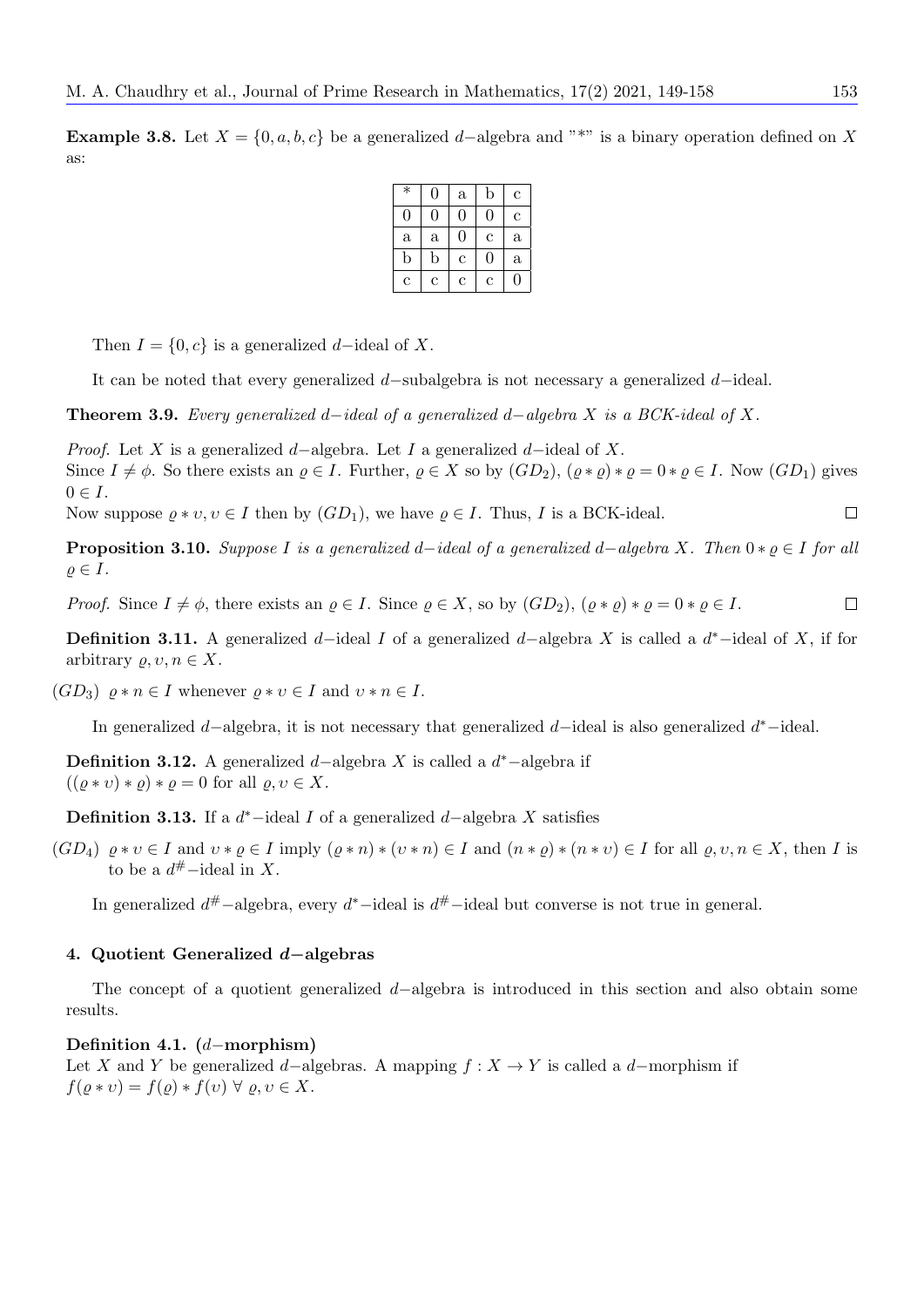Let  $f: X \to Y$  be a d–morphism then  $f(0) = f(\rho * \rho) = f(\rho) * f(\rho)$ . So  $f(0_X) = 0_Y$ . Let I be a  $d^{\#}$ -ideal in generalized  $d$ -algebra  $(X, *, 0_X)$ . For any  $\varrho, v \in X$ , we define  $\varrho \sim v$  if and only if  $\rho * v \in I$  and  $v * \rho \in I$ . We claim that  $\sim$  is an equivalence relation on X. Since  $0 \in I$ , we have  $\rho * \rho = 0 \in I$ , implies  $\rho \sim \rho$  for any  $\rho \in X$ . That is,  $\sim$  is reflexive.

Let  $\varrho \sim v$  and  $v \sim n$ . Then  $\varrho * v$ ,  $v * \varrho \in I$  and  $v * n$ ,  $n * v \in I$ . By  $(GD_3)$ ,  $\varrho * n$ ,  $n * \varrho \in I$  and hence  $\varrho \sim n$ . Thus  $\sim$  is transitive. The symmetry of  $\sim$  is obvious. Thus  $\sim$  is equivalence relation on X.

To show  $\sim$  is a congruence, we suppose  $\rho, v, p, q \in X$  and let  $\rho \sim v$  and  $p \sim q$ . Then  $\rho * v, v * \rho, p * q, q * p \in I$ . Since I is a  $d^{\#}-$ ideal, so  $(\rho * p) * (v * p) \in I$  and  $(v * p) * (v * q) \in I$ . Hence  $(\rho * p) * (v * q) \in I$ . Similarly  $(v * q) * (\varrho * q) \in I$  and  $(\varrho * q) * (\varrho * p) \in I$ , imply  $(v * q) * (\varrho * p) \in I$ . Hence  $\varrho * p \sim v * q$ . So  $\sim$  is a congruence relation on X.

The congruence class containing  $\varrho$  is denoted by  $[\varrho]_I$  or  $C^I_{\varrho}$ . That is  $[\varrho]_I = \{v \in X : \varrho \sim v\}$ . We know that  $\varrho \sim v$  if and only if  $[\varrho]_I = [v]_I$ . Collection of all equivalence classes of X is denoted by  $X/I$ , that is,  $X/I = \{ [\varrho]_I : \varrho \in X \}$  or  $\{ C_{\varrho}^I : \varrho \in I \}.$ 

**Definition 4.2.** A transitive generalized d–algebra X is called a generalized  $d^*$ –algebra if it satisfies  $x * 0 = x.$ 

**Definition 4.3.** Let X and X' be two generalized d–algebras. Let  $f : X \to X'$  be a d–morphism. The set  $ker(f) = \{ \varrho : \varrho \in X \text{ and } f(\varrho) = 0 \}$  is the Kernal of the d-morphism f. Also the set  $Im(f) = \{ v : v \in X \text{ and } f(\varrho) = 0 \}$ X' and  $y = f(\rho)$  for some  $\rho \in X$  is called image of f.

<span id="page-5-0"></span>**Theorem 4.4.** Let X and X' be generalized d–algebra and generalized  $d^*$ –algebra respectively. Let f :  $X \to X'$  be a generalized d–morphism, then ker(f) is a generalized d–ideal in X.

*Proof.* Since  $f(0) = 0$ , so  $0 \in ker(f)$ . Hence  $ker(f)$  is non-empty. Let  $\rho * v, v \in ker(f)$ , so  $f(\rho * v) = 0 = f(v)$ . This implies

$$
0 = f(\varrho * \upsilon) = f(\varrho) * f(\upsilon) = f(\varrho) * 0 = f(\varrho)
$$

Thus  $f(\rho) = 0$ , so  $\rho \in \ker(f)$ . So clearly  $\rho * v, v \in \ker(f) \Rightarrow \rho \in \ker(f)$ . Thus  $(GD_1)$  is satisfied. Now, let  $\rho \in \ker(f)$  and  $v \in X$ . Now

$$
f((\varrho * v) * v) = f(\varrho * v) * f(v)
$$
  
=  $(f(\varrho) * f(v)) * f(v)$   
=  $(0 * f(v)) * f(v)$   
=  $0$  (Since X' is a generalized d-algebra)

This implies  $(\rho * v) * v \in \text{ker}(f)$ .

Clearly  $\varrho \in \ker(f)$  and  $v \in X$  imply that  $(\varrho * v) * v \in \ker(f)$ . Hence  $(GD_2)$  is satisfied, so  $\ker(f)$  is an generalized ideal of X.  $\Box$ 

**Proposition 4.5.** Suppose  $f : X \to Y$  is a d–morphism from a generalized d–algebra X into a generalized  $d^{\$}-algebra Y$ . Then ker(f) is a  $d^{\#}-ideal$  of X.

*Proof.* Let  $\varrho * v, v \in \ker(f)$ . Then by Theorem [4.4,](#page-5-0)  $\ker(f)$  satisfies  $(GD_1)$  and  $(GD_2)$ . Now, if  $\rho * v, v * n \in ker(f)$ , then

$$
f(\varrho) * f(\upsilon) = f(\upsilon) * f(n)
$$
  
= 0

Since Y is transitive generalized d–algebra, we obtain.  $f(\rho) * f(n) = 0$  and hence  $\rho * n \in ker(f)$ , which proves  $(GD_3)$ . Let  $\rho * v, v * \rho \in ker(f)$ , then

$$
f(\varrho) * f(\upsilon) = f(\upsilon) * f(\varrho)
$$
  
= 0.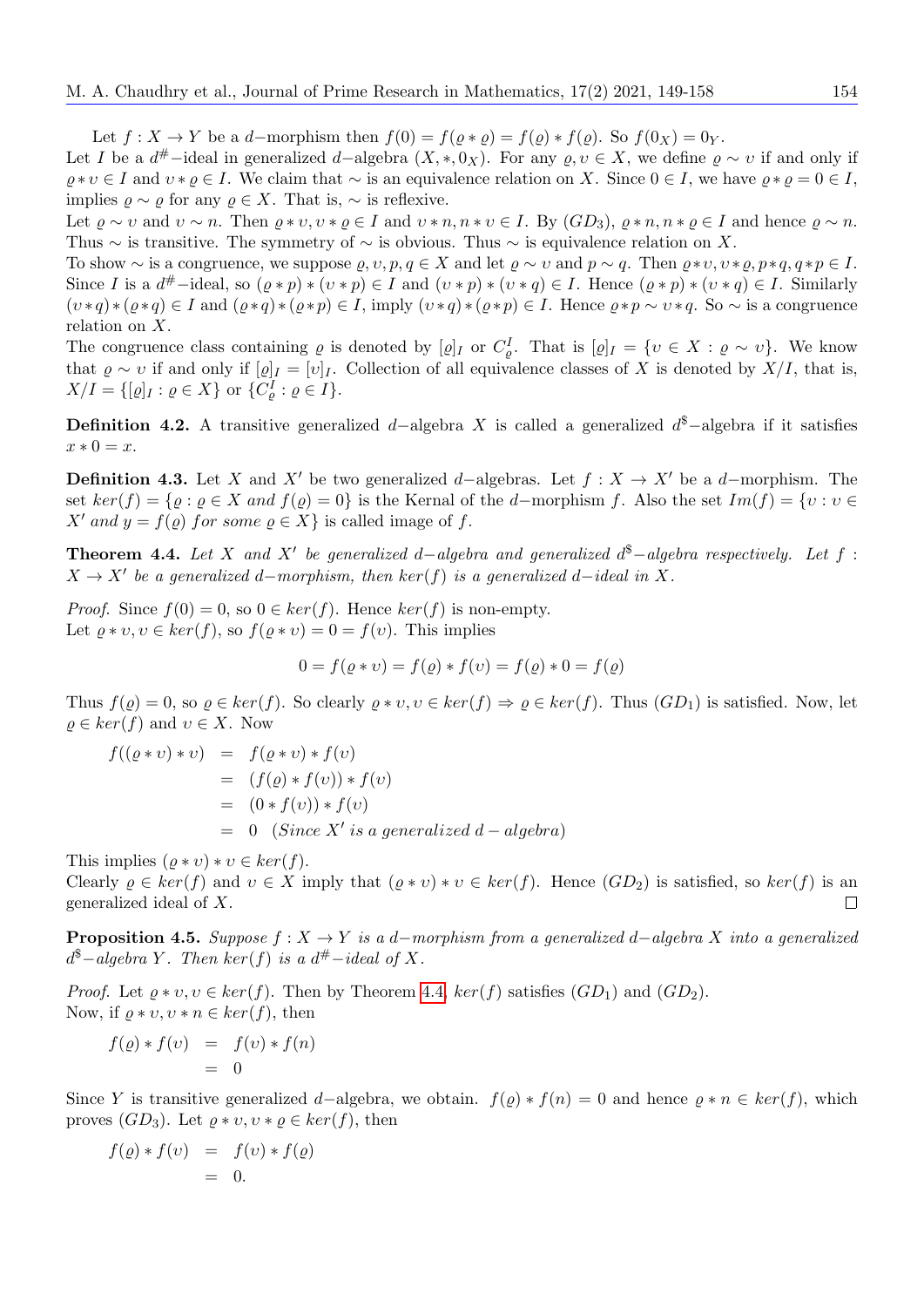Since Y is a generalized  $d^2$ –algebra, so we obtain  $f(\rho) = f(v)$ . ⇒

$$
f((\varrho * n) * (\upsilon * n)) = f(\varrho * n) * f(\upsilon * n)
$$
  
= 
$$
(f(\varrho) * f(n)) * (f(\upsilon) * f(n))
$$
  
= 
$$
(f(\varrho) * f(n)) * (f(\varrho) * f(n))
$$
  
= 0

Hence  $(\varrho * n) * (v * n) \in \ker(f)$ . Similarly  $(n * \varrho) * (n * v) \in \ker(f)$ , which proves  $(GD_4)$ . Hence  $\ker(f)$  is a  $d^{\#}-ideal.$  $\Box$ 

**Lemma 4.6.** Suppose I is an  $d^{\#}-ideal$  of a generalized d-algebra X. Then  $[0]_I = I$ 

Proof. Suppose  $\rho \in I$ . By Proposition [3.10,](#page-4-0)  $0 * \rho \in I$ . Also  $0 \in I$ . For  $\rho, 0 \in I$  implies  $\rho * 0 \in I$  (Since every generalized  $d^{\#}-$ ideal is subalgebra). So  $\rho \in [0]_I$ , that is  $I \subseteq [0]_I$ . Let  $v \in [0]_I$ . So  $v \sim 0$ . Thus  $v * 0 \in I$ . Since  $0 \in I$ , so  $v \in I$ . Hence  $[0]_I \subseteq I$ . Thus  $[0]_I = I$ 

**Theorem 4.7.** Suppose X is a generalized d–algebra and I be  $d^*$ –ideal in X. If  $[\rho]_I * [\nu]_I = [\rho * \nu]_I (\rho, \nu \in X)$ , then  $(X/I, *, [0]_I)$  is a generalized d–algebra, namely quotient generalized d–algebra.

*Proof.* As ~ is a congruence relation on X,  $\varrho * v \sim \varrho' * v'$  for any  $\varrho \sim \varrho', v \sim v'$ . Hence  $[\varrho]_I * [v]_I = [\varrho * v]_I$ is well defined. Let  $[\rho]_I, [\nu]_I \in X/I$ . Then

- (i)  $[\rho]_I * [\rho]_I = [\rho * \rho]_I = [0]_I$ .
- (ii) Let  $[\varrho * v]_I = [0]_I = [v * \varrho]_I$ . Then  $\varrho * v, v * \varrho \in I$ . Thus  $\varrho \sim v$  and hence  $[\varrho]_I = [v]_I$ .
- (iii)  $([0]_I * [\varrho]_I) * [\varrho]_I = ([0 * \varrho]_I * [\varrho]_I) = [(0 * \varrho) * \varrho]_I = [0]_I.$

Hence  $(X/I, *, [0]_I)$  is a generalized d–algebra.

## 5. Isomorphism Theorem in Generalized d−algebras

Three isomorphism theorems for generalized d−algebras are proved in this section.

## <span id="page-6-0"></span>Theorem 5.1. (First Isomorphism Theorem of generalized d−algebra)

Suppose  $f: X \to Y$  is a d−morphism from a generalized d−algebra X onto a generalized  $d^*$ –algebra Y, then  $X/ker(f) \cong Y$ .

*Proof.* We define  $\mu$  :  $X/ker(f) \to Y$  by  $\mu([\varrho]_{ker(f)}) = f(\varrho)$ .

We now show that (1)  $\mu$  is well defined and (2)  $\mu$  an isomorphism.

(1) If  $[\varrho]_{\ker(f)} = [v]_{\ker(f)}$  then  $\varrho * v, v * \varrho \in \ker(f)$ , and so  $f(\varrho) * f(v) = 0 = f(v) * f(\varrho)$ . Since Y is a  $d^3$ –algebra, we have  $f(\varrho) = f(\upsilon)$ . That is,  $\mu([\varrho]_{\ker(f)}) = \mu([\upsilon]_{\ker(f)})$ . This shows that  $\mu$  is well defined.

(2) To prove that  $\mu$  is an isomorphism, we will show (i)  $\mu$  is a d–morphism, (ii) is onto, (iii)  $\mu$  is one-one.

- (i) Let  $[\varrho]_{\ker(f)}, [\upsilon]_{\ker(f)} \in X/\ker(f)$ . Then  $\mu([\varrho]_{\ker(f)})[\psi]_{\ker(f)}) = \mu([\varrho * \upsilon]_{\ker(f)}) = f(\varrho * \upsilon) = f(\varrho) * f(\upsilon) = f(\upsilon)$  $\mu([\varrho]_{\ker(f)}) * \mu([\varrho]_{\ker(f)})$ . Thus  $\mu$  is a d-morphism.
- (ii) For any  $v \in Y$ , there is an  $\varrho \in X$  such that  $v = f(\varrho)$  because f is onto. Hence  $\mu([\varrho]_{\ker(f)}) = f(\varrho) = v$ , which means that  $\mu$  is onto.
- (iii) If  $\mu([\varrho]_{\ker(f)}) = \mu([\upsilon]_{\ker(f)})$ , So  $f(\varrho) = f(\upsilon)$ , which gives  $f(\varrho * \upsilon) = f(\varrho) * f(\upsilon) = 0$  and  $f(\upsilon * \varrho) = f(\upsilon)$  $f(v) * f(\rho) = 0$ . Hence  $\rho * v \in \ker(f)$  and  $(v * \rho) \in \ker(f)$ . So  $\rho \sim v$ . Hence  $[\rho]_{\ker(f)} = [v]_{\ker(f)}$ . Hence  $\mu$  is one-one.

Thus we have  $X/ker(f) \cong Y$ .

 $\Box$ 

 $\Box$ 

 $\Box$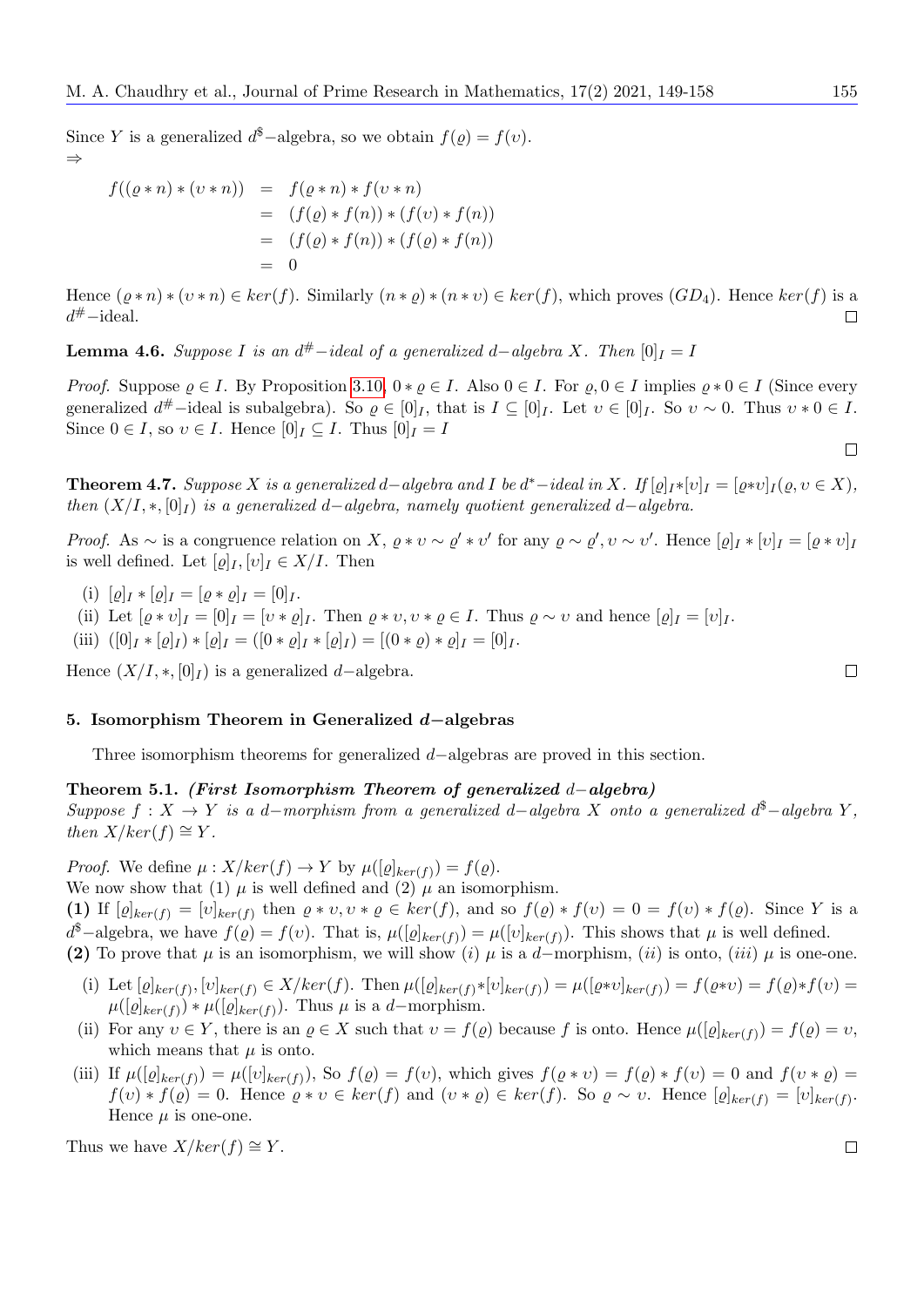# Theorem 5.2. (Second Isomorphism Theorem of generalized d−algebra)

Let H, K be  $d^{\#}-ideals$  of a generalized  $d^{\$}-algebra X$ . Let  $Y = \cup_{k \in K} C_k^H$ . Then Y is a subalgebra of X containing H and K,  $H \cap K$  is a d<sup>\*</sup>−ideal in K and  $Y/H \cong K/(H \cap K)$ .

*Proof.* First we show that Y is a subalgebra of X. Let  $y_1, y_2 \in Y$ . Then  $\exists k_1, k_2 \in K$  such that  $y_1 \in C_{k_1}^H$ and  $y_2 \in C_{k_2}^H$ . Hence  $y_1 \sim k_1$  and  $y_2 \sim k_2$  since  $\sim$  is a congruence, so  $y_1 * y_2 \sim k_1 * k_2$ . Thus  $y_1 * y_2 \in$  $C_{k_1*k_2}^H \subseteq \bigcup_{k \in K} C_k^H$ . Hence Y is a subalgebra of X and obviously is a generalized  $d^s$ -algebr. Now let  $k \in K$ . Since  $k \sim k$ , so  $k \in C_k^H \subseteq Y$ . Thus  $K \subseteq Y$ . Since  $0 \in K$ , so  $C_0^H = H$ . Thus  $H \subseteq \cup_{k \in K} C_k^H = Y$ .

We now show that  $H \cap K$  is a  $d^{\#}-$ ideal in K. Obviously  $0 \in K$  and  $0 \in H$ , so  $0 \in H \cap K$ , let  $\sigma \in H \cap K$ . Since H and K are  $d^*$ −ideals, so  $0 * \sigma \in H$ ,  $0 * \sigma \in K$ . Hence  $0 * \sigma \in H \cap K$ . Let  $\varsigma \in K$ ,  $\varsigma * \sigma \in H \cap K$ ,  $\sigma \in H \cap K$ . Since H is a d<sup>\*</sup>−ideal, so  $\varsigma \in H$ . Thus  $\varsigma \in H \cap K$ .

Let  $\sigma * \varsigma, \varsigma * z \in H \cap K$ , so  $\sigma * \varsigma, \varsigma * z \in H$  and  $\sigma * \varsigma, \varsigma * z \in K$ . Since H and K are  $d^*$ -ideals, so using  $\sigma * \varsigma \in H$  and  $\varsigma * z \in K$ , we have  $\sigma * z \in H \cap K$ .

Now let  $\sigma * \varsigma, \varsigma * \sigma \in H \cap K$ , so  $\sigma * \varsigma, \varsigma * \sigma \in H$  and  $\sigma * \varsigma, \varsigma * \sigma \in K$ . Since H and K are  $d^*$ -ideals so  $(\sigma * z) * (\varsigma * z), (z * \sigma) * (z * \varsigma) \in H$  and  $(\sigma * z) * (\varsigma * z), (z * \sigma) * (z * \varsigma) \in K$ , which gives  $H \cap K$  is a  $d^*$ -ideal of K. So  $K/(H \cap K)$  is well defined generalized  $d^2$ –algebra.

Further H is a  $d^*$ −ideal of X, so obviously H is  $d^*$ −ideal of Y. Hence Y/H is well defined. We now define a mapping  $\phi: K \to Y/H$  by  $\phi(k) = C_k^H \in \bigcup_{k \in K} C_k^H = Y \ \forall k \in K$ . We first show that  $\phi$  is well-defined. Let  $k_1, k_2 \in K$  and  $k_1 = k_2$ . Then  $k_1 * k_2 = 0$  and  $k_2 * k_1 = 0$ . That is  $k_1 * k_2 \in H$ ,  $k_2 * k_1 \in H$ . So  $k_1 \sim k_2$ . Thus  $C_{k_1}^H = C_{k_2}^H$ . So  $\phi(k_1) = \phi(k_2)$ . Hence  $\phi$  is well-defined. Let  $k_1, k_2 \in K$ . So

$$
\phi(k_1 + k_2) = C_{k_1 + k_2}^H = C_{k_1}^H * C_{k_2}^H = \phi(k_1) * \phi(k_2).
$$

Thus  $\phi$  is a generalized d–algebra morphism. Let  $C_{\varsigma}^{H} \in Y/H = \cup_{k \in K} C_{k}^{H}$ . So there exists  $k \in K$  such that  $\zeta \in C_k^H$ . Thus  $C_{\zeta}^H = C_k^H$ . Now  $\phi(k) = C_k^H = C_{\zeta}^H$ . Hence  $\phi$  is onto.

We now show that  $ker(\phi) = H \cap K$ . Let  $\sigma \in H \cap K$ . So  $\sigma \in H$  and  $\sigma \in K$ . Now  $\phi(\sigma) = C_{\sigma}^H = H = C_0^H$ . So  $\sigma \in \ker(\phi)$ . Thus  $H \cap K \subseteq \ker(\phi)$ . Let  $\sigma \in \ker(\phi) \subseteq K$ . So  $\sigma \in K$  and  $\phi(\sigma) = C_0^H$ . Also  $\phi(\sigma) = C_\sigma^H$ . Thus  $C_0^H = C_{\sigma}^H$ , which gives  $\sigma \in H$ . So  $\sigma \in H \cap K$ . Thus  $\ker(\phi) \subseteq H \cap K$ . Thus we get  $\ker(\phi) = H \cap K$ . So by Theorem [5.1,](#page-6-0) we get that  $K/ker(\phi) \cong Y/H$ , that is,  $Y/H \cong K/(H \cap K)$ .  $\Box$ 

## Theorem 5.3. (Third Isomorphism Theorem of generalized d−algebras)

Let X be a generalized  $d^{\$}-algebra$ . Let H and K be  $d^{\#}-ideals$  of X such that  $H\subseteq K$ . Then  $X/H\Big/K/H\cong$  $X/K$ .

*Proof.* Since H and K are  $d^{\#}-$ ideals of X, so  $X/H$  and  $X/K$  are well defined  $d^{\$}-$ algebras. Let  $C_k^H \in K/H$ . So  $k \in K \subseteq X$ . Thus  $k \in X$ . Hence  $C_k^H \in X/H$ . So  $K/H \subseteq X/H$ .

Now we show that  $K/H$  is a  $d^{\#}-$ ideal of  $X/H$ . Since K is a  $d^*$ -ideal of X, so  $0 \in K$ . Thus  $C_0^H = H \in K/H$ . Let  $C_{k}^{H} \in K/H$ , so  $k \in K$ . Since K is an  $d^*$ -ideal of X, so  $0 * k \in K$ . Hence  $C_{0*k}^{H} \in K/H$ . Thus  $C_0^H \ast C_k^H \in K/H.$ 

Let  $C_{\varsigma}^H \ast C_{\sigma}^H \in K/H$ ,  $C_{\sigma}^H \in K/H$ . So  $C_{\varsigma \ast \sigma}^H \in K/H$ ,  $C_{\sigma}^H \in K/H$ , so  $\varsigma \ast \sigma \in K$ ,  $\sigma \in K$ . Since K is a  $d^*$ -ideal, so  $\varsigma \in K$ . Hence  $C_{\varsigma}^H \in K/H$ .

Let  $C^H_{\sigma} * C^H_{\varsigma} \in K/H$  and  $C^H_{\varsigma} * C^H_{\varsigma} \in K/H$ . That is  $C^H_{\sigma * \varsigma} \in K/H$  and  $C^H_{\varsigma * \varsigma} \in K/H$ , so  $\sigma * \varsigma \in K$  and  $\varsigma \ast z \in K$ . Since K is a d<sup>\*</sup>-ideal, so  $\sigma \ast z \in K$ . Thus  $C_{\sigma \ast z}^H \in K/H$ . Hence  $C_{\sigma}^H \ast C_z^H \in K/H$ .

Now let  $C^H_{\sigma} * C^H_{\varsigma} \in K/H$  and  $C^H_{\varsigma} * C^H_{\sigma} \in K/H$ . That is,  $C^H_{\sigma * \varsigma} \in K/H$  and  $C^H_{\varsigma * \sigma} \in K/H$ . Thus  $\sigma * \varsigma \in K$ and  $\varsigma * \sigma \in K$ . Since K is a  $d^{\#}-$ ideal of X, so  $(\sigma * z) * (\varsigma * z) \in K$  and  $(z * \sigma) * (z * \varsigma) \in K$  for  $\sigma, \varsigma, z \in X$ . Hence  $C^H_{(\sigma \ast z) \ast (\varsigma \ast z)} \in K/H$  and  $C^H_{(z \ast \sigma) \ast (z \ast \varsigma)} \in K/H$ , which gives  $C^H_{\sigma \ast z} \ast C^H_{\varsigma \ast z} \in K/H$  and  $C^H_{z \ast \sigma} \ast C^H_{z \ast \varsigma} \in K/H$ . Thus  $(C^H_\sigma * C^H_z) * (C^H_\varsigma * C^H_z) \in K/H$  and  $(C^H_z * C^H_\sigma) * (C^H_z * C^H_\varsigma) \in K/H$  for all  $C^H_\sigma, C^H_\varsigma, C^H_z \in X/H$ . Thus  $K/H$  is a  $d^{\#}-$ ideal of  $X/H$ . Hence  $X/H \big/ K/H$  is a well defined generalized  $d^{\#}-$ algebra.

Now we define a mapping  $\phi: X/H \to X/K$  by  $\phi(C_{\sigma}^H) = C_{\sigma}^K$  for all  $\sigma \in X$ . Let  $C_{\sigma}^H = C_{\sigma'}^H$ . Then  $\sigma \sim \sigma'$ in H. Thus  $\sigma * \sigma', \sigma' * \sigma \in H$ . Since  $H \subseteq K$ , so  $\sigma * \sigma', \sigma' * \sigma \in K$ . Thus  $\sigma \sim \sigma'$  in K. Hence  $C_{\sigma}^{K} = C_{\sigma'}^{K}$ .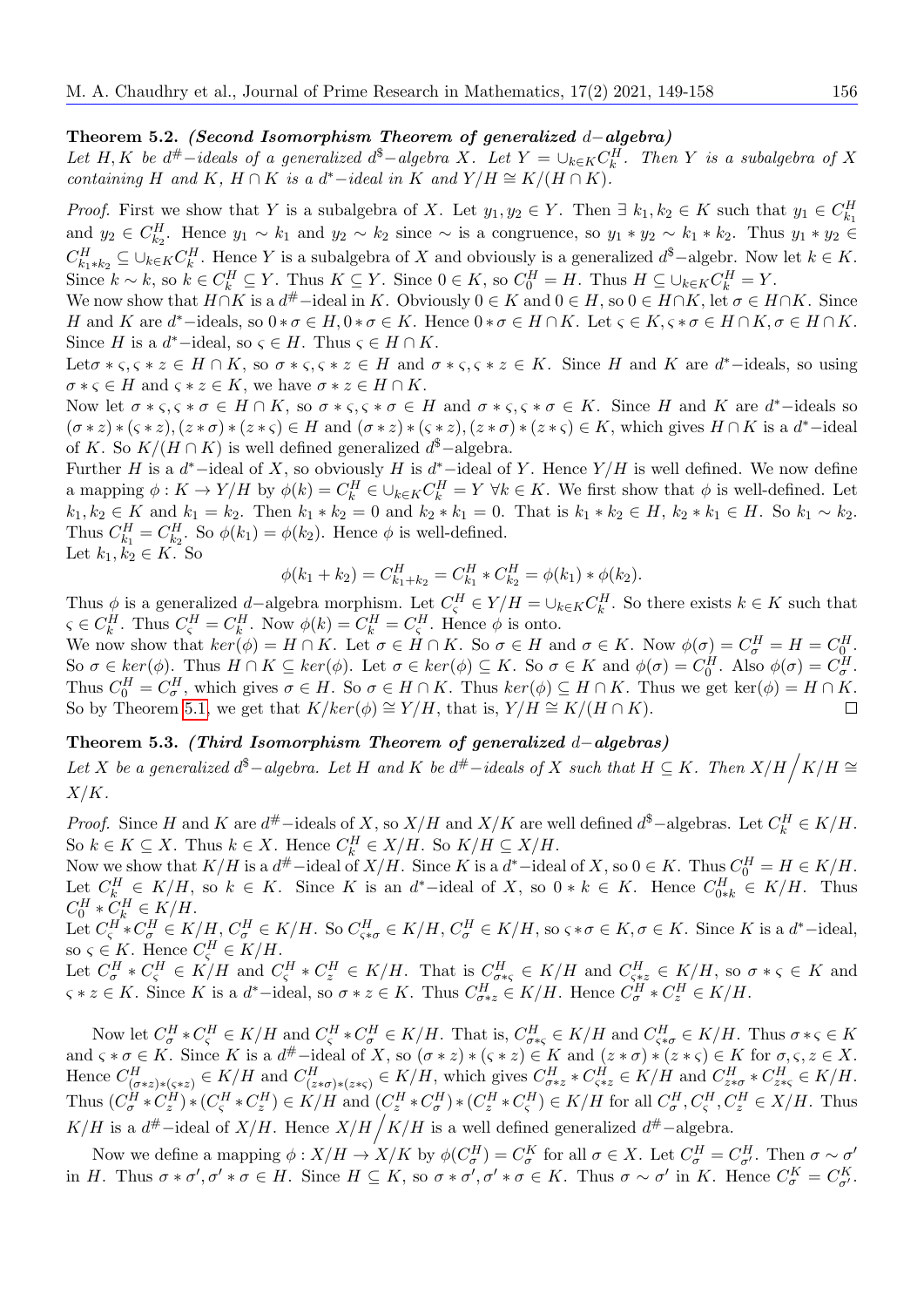That is,  $\phi(C^H_{\sigma}) = \phi(C^H_{\sigma'})$ . Hence  $\phi$  is well defined. Now

$$
\phi(C_{\sigma}^{H} * C_{\varsigma}^{H}) = \phi(C_{\sigma*\varsigma}^{H})
$$
  
\n
$$
= C_{\sigma*\varsigma}^{K}
$$
  
\n
$$
= C_{\sigma}^{K} * C_{\varsigma}^{K}
$$
  
\n
$$
= \phi(C_{\sigma}^{H}) = \phi(C_{\varsigma}^{H}).
$$

Let  $C_{\sigma}^{K} \in X/K$ , so  $\sigma \in X$ . Thus  $C_{\sigma}^{H} \in X/H$  and  $\phi(C_{\sigma}^{H}) = C_{\sigma}^{K}$ . So  $\phi$  is onto. Now, we show that  $K/H = \text{ker}(\phi)$ . Let  $C^H_\sigma \in \text{ker}(\phi)$ . So  $\phi(C^H_\sigma) = C^K_0$ , that is,  $C^K_\sigma = C^K_0$ . Thus  $\sigma \sim 0$  in K. So  $0 * \sigma, \sigma * 0 \in K$ . Hence  $\sigma \in K$ . Thus  $C^H_{\sigma} \in K/H$ . So  $\ker(\phi) \subseteq K/H$ . Let  $C_k^H \in K/H$ . So  $k \in K$ . Further

$$
\begin{array}{rcl}\n\phi(C_k^H) & = & C_k^K \\
& = & K \\
& = & C_0^K\n\end{array}\n\quad\n\begin{array}{rcl}\n\text{(because } k \in K)\n\end{array}
$$

Hence  $C_k^H \in \text{ker}(\phi)$ , so  $K/H \subseteq \text{ker}(\phi)$ . Thus  $\text{ker}(\phi) = K/H$ . So by Theorem [5.1](#page-6-0) we get  $X/H\nvert ker(\phi) \cong X/K$ . That is,  $X/H\nvert K/H \cong X/K$ .

# 6. Conclusion

The concept of d−algebras is one of the very interesting topic among the study of algebraic structures, which has attracted many mathematicians. In this article, we have studied the structures of Generalized d−algebra, Transitive Generalized d−algebra, Generalized d−subalgebra, Generalized d−ideal and Quotient Generalized d–algebra. Some algebraic properties of these concepts are proved. In the last section, by defining d−morphism, first, second and third isomorphism theorems for Generalized d−algebra are proved.

Data Availability Statement: No additional data set has been used to support the study.

Conflict of Interest: The authors declare that there are no conflicts of interest.

Funding Statement: No specific funding has been received for the processing of this manuscript.

#### References

- <span id="page-8-12"></span>[1] Abdullah, H. K., & Hassan, A. K. (2013). Semi d-ideal in d-algebra. Journal of Kerbala University, 11 (3), 192-197.
- <span id="page-8-7"></span>[2] Ahn, S. S. & Han, G. H. (2011). Ideal theory of d-algebras based on N-structures. J. Appl. Math. Inform., 29 (5-6), 1489-1500.
- <span id="page-8-13"></span>[3] Akram, M., & Dar, K. H. (2005). On fuzzy d-algebras. Journal of Mathematics, 37, 61-76.
- <span id="page-8-9"></span>[4] Allen, P. J., Kim, H. S., & Neggers, J. (2007). Companion d-algebras. *Math. Slovaca*, 57(2), 93-106.
- <span id="page-8-10"></span>[5] Allen, P. J., Kim, H. S., & Neggers, J. (2004). L-up and mirror d-algebras. Sci. Math. Jpn., 59(3), 605-612.
- <span id="page-8-18"></span>[6] Chaudhry, M. A., & Ali, F. (2012). Multipliers in d−algebras. World Applied Science Journal, 18 (11), 1649-1653.
- <span id="page-8-14"></span>[7] Chaudhry, M. A., Fahad, A., Rao, Y., Qureshi, M. I. & Gulzar, S. (2020). Branchwise solid generalized BCHalgebras.  $AIMS$  Mathematics,  $5(3)$ , 2424-2432.
- <span id="page-8-3"></span>[8] Chaudhry, M. A., & Fakhar-ud-din, H. (1996). Ideals and Filters in BCH-algebra. Math. Japonica, 44 (1), 101-112.
- <span id="page-8-5"></span>[9] Chaudhry, M. A. (1991). On BCH-algebrs. *Math. Japoniea*, 36(4), 665-676.
- <span id="page-8-6"></span>[10] Dudek, W. A., & Thomys, J. (1990). On decompositions of BCH-algebras. Math. Japon., 35, 1131-1138.
- <span id="page-8-4"></span>[11] Hu, Q. P., & Li, X. (1985). On proper BCH-algebras. Math. Japon., 30, 659-661.
- <span id="page-8-0"></span>[12] Iseki, K. (1966). An algebra related with a Propositional Calculus. Proc. Japan Acad., 42, 26-29.
- <span id="page-8-1"></span>[13] Imai, Y., & Iseki, K. (1966). On Axiom systems of Propositional Calculi. XlV, Proc. Japan Acad., 2, 19-22.
- <span id="page-8-17"></span>[14] Iseki, K., & Tanaka, S. (1976). An ideal theory of BCK-algebra. Math Japonica, 211, 352-366.
- <span id="page-8-15"></span>[15] Iseki, K. & Tanaka, S. (1975). An introduction to BCK-algebras. Math. Japonica, 23, 1-26.
- <span id="page-8-16"></span>[16] Iseki, K. (1980). On BCI-algebra. Math. Seminar Nots, 33, 125-130.
- <span id="page-8-8"></span>[17] Jun, Y. B., Neggers, J., & Kim, H. S. (1999). Fuzzy d-ideals of d-algebras. J. Fuzzy Math., 8 (1), 123-130.
- <span id="page-8-11"></span>[18] Lee, Y. C., & Kim, H. S. (1999). On d-subalgebras of d-transitive d<sup>\*</sup>-algebras. Math. Slovaca, 49(1), 27-33.
- <span id="page-8-2"></span>[19] Meng, J., & Jun, Y. B. (1994). BCK-algebra. Kyng Moon Sa Co.

 $\Box$